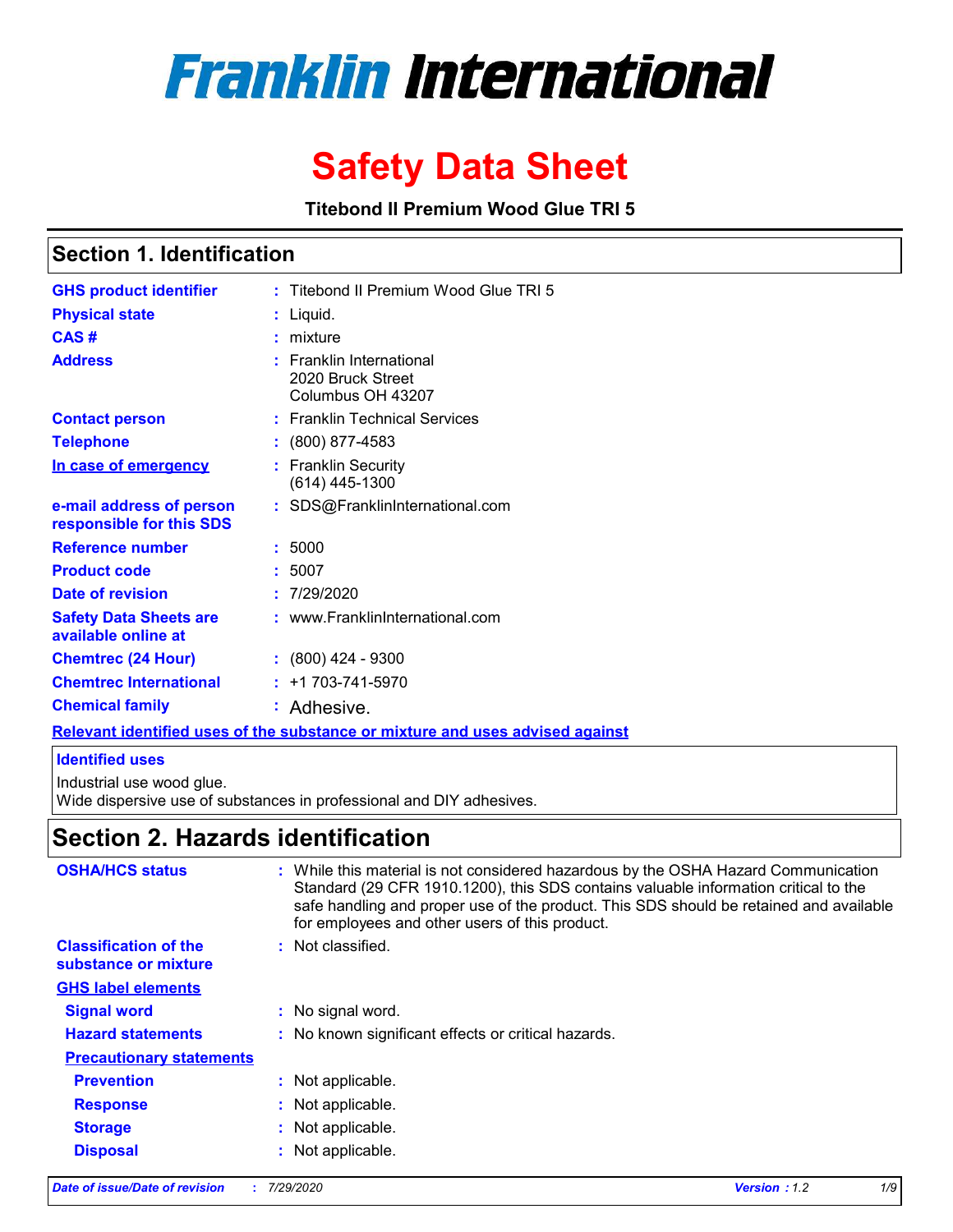## **Section 2. Hazards identification**

**Hazards not otherwise classified**

**:** None known.

### **Section 3. Composition/information on ingredients**

#### **Substance/mixture :** Mixture

Any concentration shown as a range is to protect confidentiality or is due to batch variation.

**There are no ingredients present which, within the current knowledge of the supplier and in the concentrations applicable, are classified as hazardous to health or the environment and hence require reporting in this section. Occupational exposure limits, if available, are listed in Section 8.**

### **Section 4. First aid measures**

### **Description of necessary first aid measures**

| <b>Eye contact</b>                                 | : Immediately flush eyes with plenty of water, occasionally lifting the upper and lower<br>eyelids. Check for and remove any contact lenses. Get medical attention if irritation                                                                                                                                                               |
|----------------------------------------------------|------------------------------------------------------------------------------------------------------------------------------------------------------------------------------------------------------------------------------------------------------------------------------------------------------------------------------------------------|
|                                                    | occurs.                                                                                                                                                                                                                                                                                                                                        |
| <b>Inhalation</b>                                  | : Remove victim to fresh air and keep at rest in a position comfortable for breathing. Get<br>medical attention if needed.                                                                                                                                                                                                                     |
| <b>Skin contact</b>                                | : Flush contaminated skin with plenty of water. Remove contaminated clothing and<br>shoes. Get medical attention if needed.                                                                                                                                                                                                                    |
| <b>Ingestion</b>                                   | : Wash out mouth with water. Remove victim to fresh air and keep at rest in a position<br>comfortable for breathing. If material has been swallowed and the exposed person is<br>conscious, give small quantities of water to drink. Do not induce vomiting unless<br>directed to do so by medical personnel. Get medical attention if needed. |
| Most important symptoms/effects, acute and delayed |                                                                                                                                                                                                                                                                                                                                                |
| <b>Potential acute health effects</b>              |                                                                                                                                                                                                                                                                                                                                                |
| <b>Eye contact</b>                                 | : This product may irritate eyes upon contact.                                                                                                                                                                                                                                                                                                 |
| <b>Inhalation</b>                                  | : No known significant effects or critical hazards.                                                                                                                                                                                                                                                                                            |
| <b>Skin contact</b>                                | : No known significant effects or critical hazards.                                                                                                                                                                                                                                                                                            |
| <b>Ingestion</b>                                   | : No known significant effects or critical hazards.                                                                                                                                                                                                                                                                                            |
| <b>Over-exposure signs/symptoms</b>                |                                                                                                                                                                                                                                                                                                                                                |
| <b>Eye contact</b>                                 | : No specific data.                                                                                                                                                                                                                                                                                                                            |
| <b>Inhalation</b>                                  | : No specific data.                                                                                                                                                                                                                                                                                                                            |
| <b>Skin contact</b>                                | : No specific data.                                                                                                                                                                                                                                                                                                                            |
| <b>Ingestion</b>                                   | : No specific data.                                                                                                                                                                                                                                                                                                                            |
|                                                    | Indication of immediate medical attention and special treatment needed, if necessary                                                                                                                                                                                                                                                           |
| <b>Notes to physician</b>                          | : Treat symptomatically. Contact poison treatment specialist immediately if large<br>quantities have been ingested or inhaled.                                                                                                                                                                                                                 |
| <b>Specific treatments</b>                         | : No specific treatment.                                                                                                                                                                                                                                                                                                                       |
| <b>Protection of first-aiders</b>                  | : No action shall be taken involving any personal risk or without suitable training.                                                                                                                                                                                                                                                           |
| See toxicological information (Section 11)         |                                                                                                                                                                                                                                                                                                                                                |

## **Section 5. Fire-fighting measures**

| <b>Extinguishing media</b>                           |                                                                                       |              |     |
|------------------------------------------------------|---------------------------------------------------------------------------------------|--------------|-----|
| <b>Suitable extinguishing</b><br>media               | : Use an extinguishing agent suitable for the surrounding fire.                       |              |     |
| <b>Unsuitable extinguishing</b><br>media             | : None known.                                                                         |              |     |
| <b>Specific hazards arising</b><br>from the chemical | : In a fire or if heated, a pressure increase will occur and the container may burst. |              |     |
| Date of issue/Date of revision                       | 7/29/2020                                                                             | Version: 1.2 | 2/9 |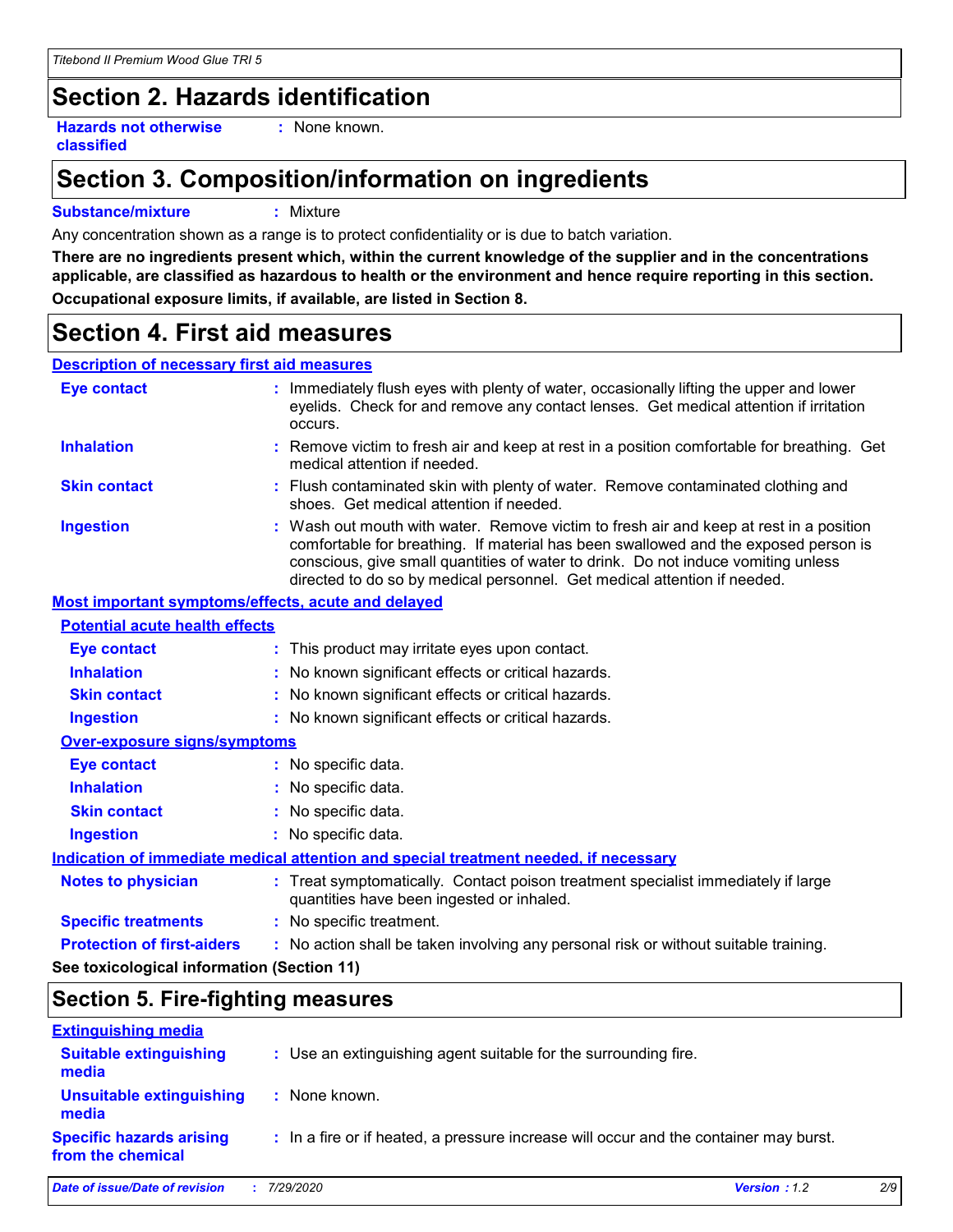## **Section 5. Fire-fighting measures**

| <b>Hazardous thermal</b><br>decomposition products       | Decomposition products may include the following materials:<br>carbon dioxide<br>carbon monoxide<br>halogenated compounds<br>metal oxide/oxides                                                     |
|----------------------------------------------------------|-----------------------------------------------------------------------------------------------------------------------------------------------------------------------------------------------------|
| <b>Special protective actions</b><br>for fire-fighters   | : Promptly isolate the scene by removing all persons from the vicinity of the incident if<br>there is a fire. No action shall be taken involving any personal risk or without suitable<br>training. |
| <b>Special protective</b><br>equipment for fire-fighters | : Fire-fighters should wear appropriate protective equipment and self-contained breathing<br>apparatus (SCBA) with a full face-piece operated in positive pressure mode.                            |

### **Section 6. Accidental release measures**

|                                                              | <b>Personal precautions, protective equipment and emergency procedures</b>                                                                                                                                                                                                                                                                                                                                                                                                                                                                                                                 |
|--------------------------------------------------------------|--------------------------------------------------------------------------------------------------------------------------------------------------------------------------------------------------------------------------------------------------------------------------------------------------------------------------------------------------------------------------------------------------------------------------------------------------------------------------------------------------------------------------------------------------------------------------------------------|
| For non-emergency<br>personnel                               | : No action shall be taken involving any personal risk or without suitable training.<br>Evacuate surrounding areas. Keep unnecessary and unprotected personnel from<br>entering. Do not touch or walk through spilled material. Put on appropriate personal<br>protective equipment.                                                                                                                                                                                                                                                                                                       |
| For emergency responders                                     | : If specialized clothing is required to deal with the spillage, take note of any information in<br>Section 8 on suitable and unsuitable materials. See also the information in "For non-<br>emergency personnel".                                                                                                                                                                                                                                                                                                                                                                         |
| <b>Environmental precautions</b>                             | : Avoid dispersal of spilled material and runoff and contact with soil, waterways, drains<br>and sewers. Inform the relevant authorities if the product has caused environmental<br>pollution (sewers, waterways, soil or air).                                                                                                                                                                                                                                                                                                                                                            |
| <b>Methods and materials for containment and cleaning up</b> |                                                                                                                                                                                                                                                                                                                                                                                                                                                                                                                                                                                            |
| <b>Small spill</b>                                           | : Stop leak if without risk. Move containers from spill area. Dilute with water and mop up<br>if water-soluble. Alternatively, or if water-insoluble, absorb with an inert dry material and<br>place in an appropriate waste disposal container. Dispose of via a licensed waste<br>disposal contractor.                                                                                                                                                                                                                                                                                   |
| <b>Large spill</b>                                           | : Stop leak if without risk. Move containers from spill area. Prevent entry into sewers,<br>water courses, basements or confined areas. Wash spillages into an effluent treatment<br>plant or proceed as follows. Contain and collect spillage with non-combustible,<br>absorbent material e.g. sand, earth, vermiculite or diatomaceous earth and place in<br>container for disposal according to local regulations (see Section 13). Dispose of via a<br>licensed waste disposal contractor. Note: see Section 1 for emergency contact<br>information and Section 13 for waste disposal. |

## **Section 7. Handling and storage**

#### **Precautions for safe handling**

| <b>Protective measures</b>                                                | : Put on appropriate personal protective equipment (see Section 8).                                                                                                                                                                                                                                                                                                                                                                                                                                                                                                                                                                                            |
|---------------------------------------------------------------------------|----------------------------------------------------------------------------------------------------------------------------------------------------------------------------------------------------------------------------------------------------------------------------------------------------------------------------------------------------------------------------------------------------------------------------------------------------------------------------------------------------------------------------------------------------------------------------------------------------------------------------------------------------------------|
| <b>Advice on general</b><br>occupational hygiene                          | Eating, drinking and smoking should be prohibited in areas where this material is<br>handled, stored and processed. Workers should wash hands and face before eating,<br>drinking and smoking. Remove contaminated clothing and protective equipment before<br>entering eating areas. See also Section 8 for additional information on hygiene<br>measures.                                                                                                                                                                                                                                                                                                    |
| <b>Conditions for safe storage,</b><br>including any<br>incompatibilities | Store between the following temperatures: 4.4444 to 32.222°C (40 to 90°F). Store in<br>accordance with local regulations. Store in original container protected from direct<br>sunlight in a dry, cool and well-ventilated area, away from incompatible materials (see<br>Section 10) and food and drink. Keep container tightly closed and sealed until ready for<br>use. Containers that have been opened must be carefully resealed and kept upright to<br>prevent leakage. Do not store in unlabeled containers. Use appropriate containment to<br>avoid environmental contamination. See Section 10 for incompatible materials before<br>handling or use. |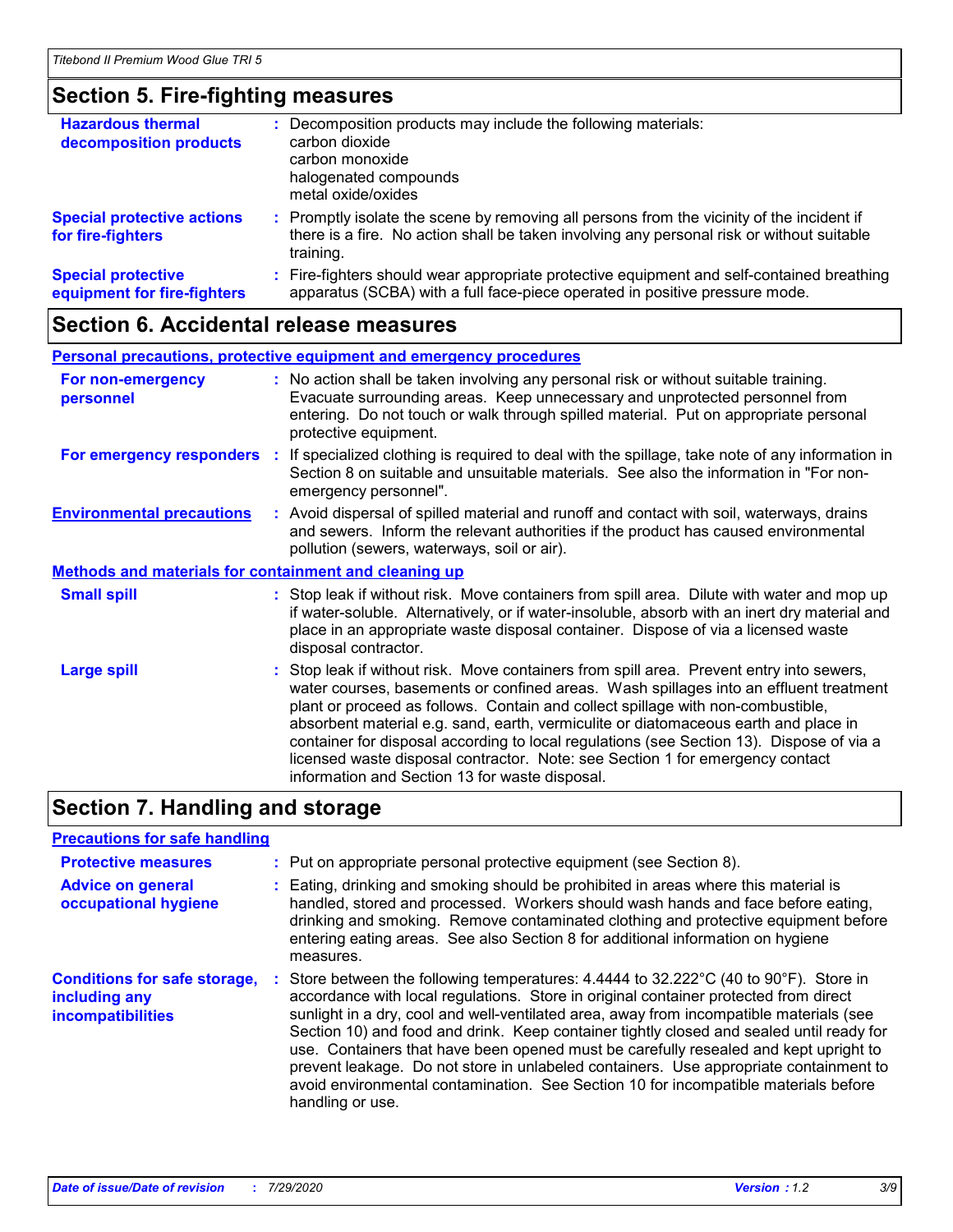### **Section 8. Exposure controls/personal protection**

#### **Control parameters**

| <b>Occupational exposure limits</b>               |                                                                                                                                                                                                                                                                                                                                                                                                   |
|---------------------------------------------------|---------------------------------------------------------------------------------------------------------------------------------------------------------------------------------------------------------------------------------------------------------------------------------------------------------------------------------------------------------------------------------------------------|
| None.                                             |                                                                                                                                                                                                                                                                                                                                                                                                   |
| <b>Appropriate engineering</b><br><b>controls</b> | : Good general ventilation should be sufficient to control worker exposure to airborne<br>contaminants.                                                                                                                                                                                                                                                                                           |
| <b>Environmental exposure</b><br><b>controls</b>  | : Emissions from ventilation or work process equipment should be checked to ensure<br>they comply with the requirements of environmental protection legislation. In some<br>cases, fume scrubbers, filters or engineering modifications to the process equipment<br>will be necessary to reduce emissions to acceptable levels.                                                                   |
| <b>Individual protection measures</b>             |                                                                                                                                                                                                                                                                                                                                                                                                   |
| <b>Hygiene measures</b>                           | : Wash hands, forearms and face thoroughly after handling chemical products, before<br>eating, smoking and using the lavatory and at the end of the working period.<br>Appropriate techniques should be used to remove potentially contaminated clothing.<br>Wash contaminated clothing before reusing. Ensure that eyewash stations and safety<br>showers are close to the workstation location. |
| <b>Eye/face protection</b>                        | : Safety eyewear complying with an approved standard should be used when a risk<br>assessment indicates this is necessary to avoid exposure to liquid splashes, mists,<br>gases or dusts. If contact is possible, the following protection should be worn, unless<br>the assessment indicates a higher degree of protection: safety glasses with side-<br>shields.                                |
| <b>Skin protection</b>                            |                                                                                                                                                                                                                                                                                                                                                                                                   |
| <b>Hand protection</b>                            | : Chemical-resistant, impervious gloves complying with an approved standard should be<br>worn at all times when handling chemical products if a risk assessment indicates this is<br>necessary.                                                                                                                                                                                                   |
| <b>Body protection</b>                            | : Personal protective equipment for the body should be selected based on the task being<br>performed and the risks involved and should be approved by a specialist before<br>handling this product.                                                                                                                                                                                               |
| <b>Other skin protection</b>                      | : Appropriate footwear and any additional skin protection measures should be selected<br>based on the task being performed and the risks involved and should be approved by a<br>specialist before handling this product.                                                                                                                                                                         |
| <b>Respiratory protection</b>                     | Based on the hazard and potential for exposure, select a respirator that meets the<br>appropriate standard or certification. Respirators must be used according to a<br>respiratory protection program to ensure proper fitting, training, and other important<br>aspects of use.                                                                                                                 |

### **Section 9. Physical and chemical properties**

| <b>Appearance</b>                                                       |                                                                    |
|-------------------------------------------------------------------------|--------------------------------------------------------------------|
| <b>Physical state</b>                                                   | : Liquid.                                                          |
| <b>Color</b>                                                            | : Yellow.                                                          |
| Odor                                                                    | $:$ Faint odor.                                                    |
| <b>Odor threshold</b>                                                   | : Not available.                                                   |
| рH                                                                      | $\colon$ 3                                                         |
| <b>Melting point</b>                                                    | $:$ Not available.                                                 |
| <b>Boiling point</b>                                                    | : $98.889^{\circ}$ C (210 $^{\circ}$ F)                            |
| <b>Flash point</b>                                                      | : Closed cup: $>93.3^{\circ}$ C ( $>199.9^{\circ}$ F) [Setaflash.] |
| <b>Evaporation rate</b>                                                 | $:$ <1 (butyl acetate = 1)                                         |
| <b>Flammability (solid, gas)</b>                                        | $:$ Not available.                                                 |
| <b>Lower and upper explosive : Not available.</b><br>(flammable) limits |                                                                    |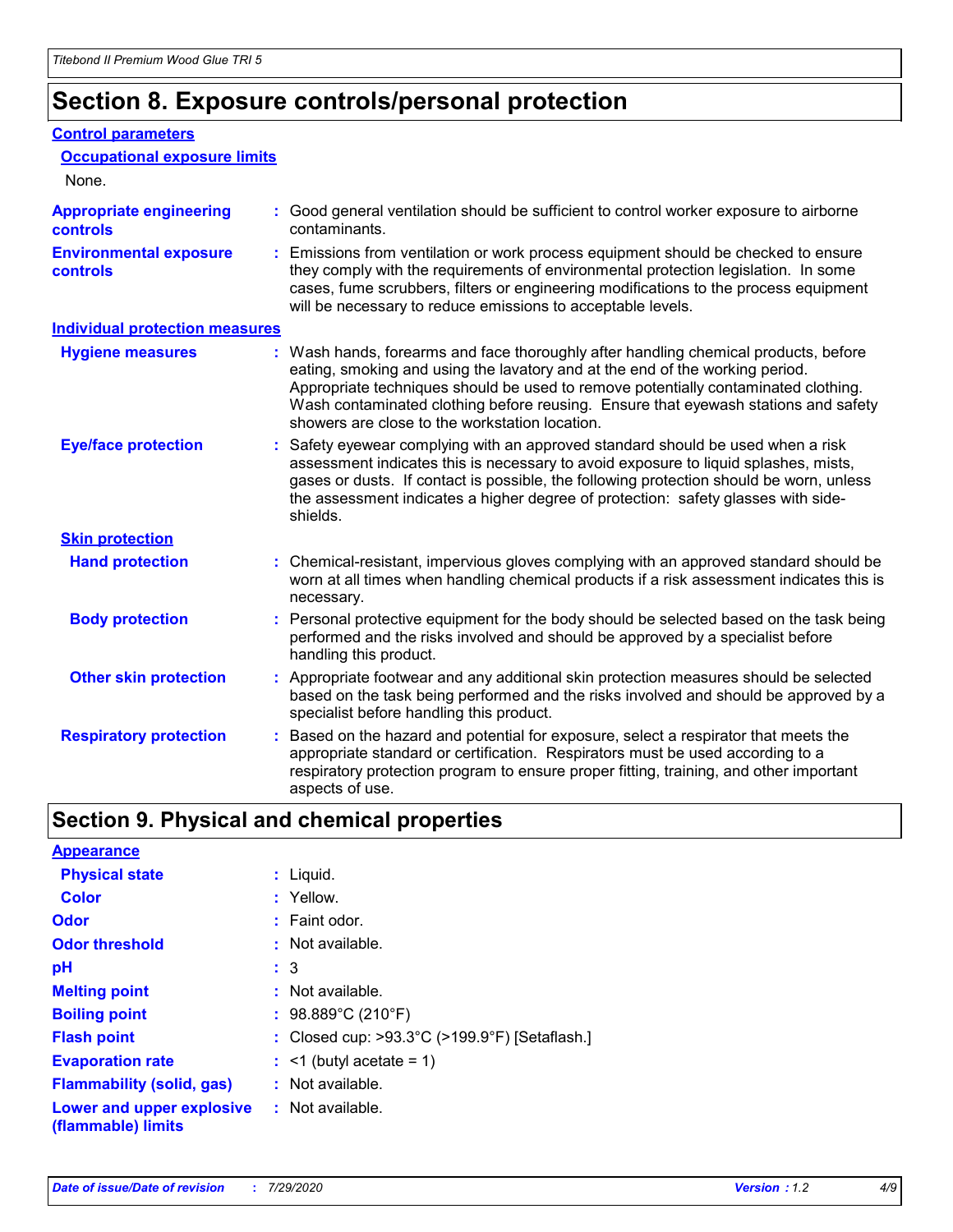### **Section 9. Physical and chemical properties**

| <b>VOC (less water, less</b><br>exempt solvents)  | $: 3$ g/l        |
|---------------------------------------------------|------------------|
| <b>Volatility</b>                                 | $: 52\%$ (w/w)   |
| <b>Vapor density</b>                              | Not available.   |
| <b>Relative density</b>                           | : 1.09           |
| <b>Solubility</b>                                 | : Not available. |
| <b>Solubility in water</b>                        | Not available.   |
| <b>Partition coefficient: n-</b><br>octanol/water | : Not available. |
| <b>Auto-ignition temperature</b>                  | : Not available. |
| <b>Decomposition temperature</b>                  | : Not available. |
| <b>Viscosity</b>                                  | Not available.   |

### **Section 10. Stability and reactivity**

| <b>Reactivity</b>                            |    | : No specific test data related to reactivity available for this product or its ingredients.            |
|----------------------------------------------|----|---------------------------------------------------------------------------------------------------------|
| <b>Chemical stability</b>                    |    | : The product is stable.                                                                                |
| <b>Possibility of hazardous</b><br>reactions |    | : Hazardous reactions or instability may occur under certain conditions of storage or use.              |
| <b>Conditions to avoid</b>                   | t. | No specific data.                                                                                       |
| <b>Incompatible materials</b>                |    | No specific data.                                                                                       |
| <b>Hazardous decomposition</b><br>products   | ÷. | Under normal conditions of storage and use, hazardous decomposition products should<br>not be produced. |

### **Section 11. Toxicological information**

#### **Information on toxicological effects**

#### **Acute toxicity**

Not available.

#### **Irritation/Corrosion**

Not available.

### **Conclusion/Summary**

- 
- **Sensitization**

Not available.

### **Mutagenicity**

Not available.

### **Carcinogenicity** Not available.

**Reproductive toxicity** Not available.

**Teratogenicity** Not available.

- **Skin Example 3 :** Prolonged or repeated contact can defat the skin and lead to irritation, cracking and/or dermatitis.
- **Eyes :** This product may irritate eyes upon contact.
- **Respiratory :** Inhalation of oil mist or vapors at elevated temperatures may cause respiratory irritation.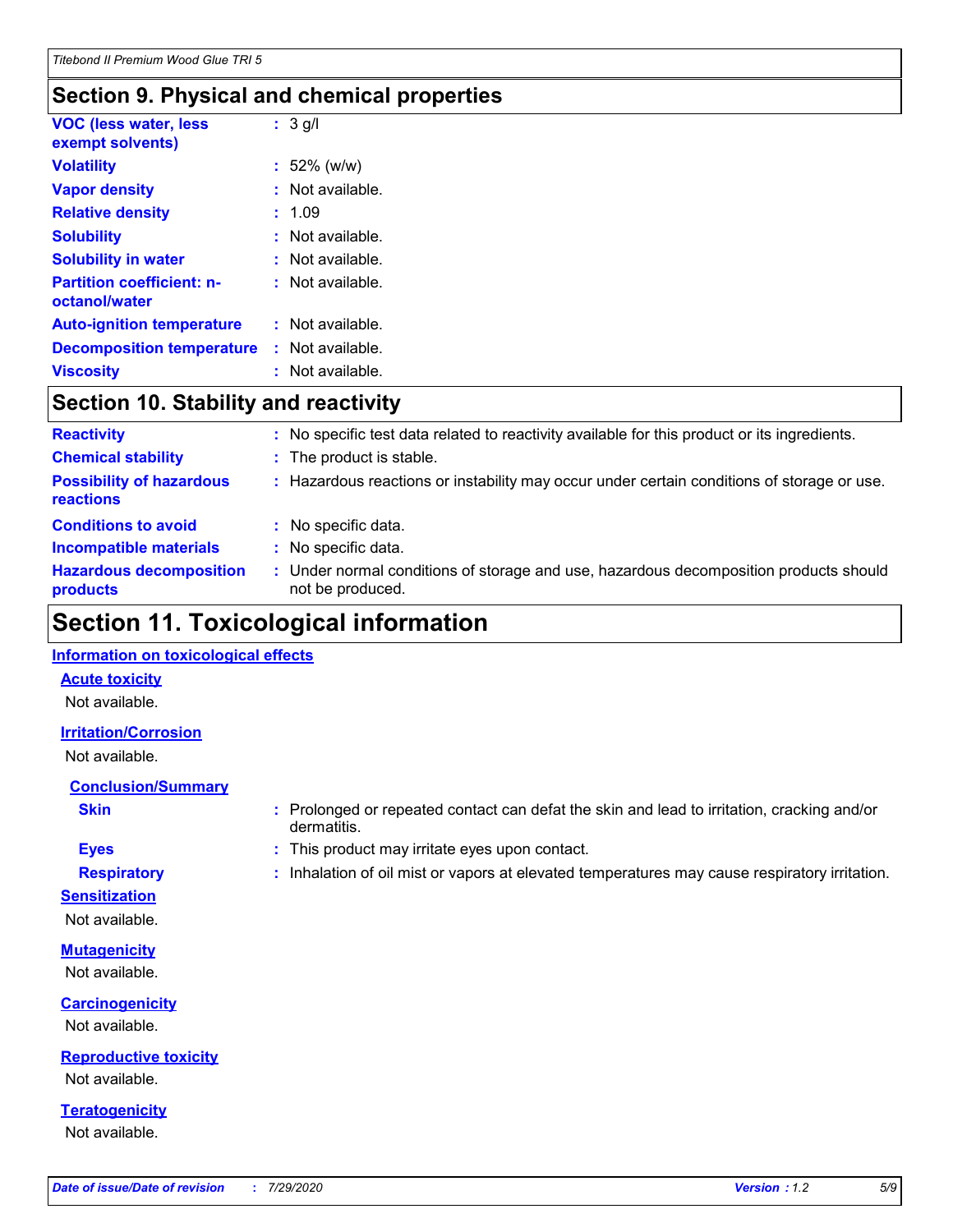# **Section 11. Toxicological information**

| <b>Specific target organ toxicity (single exposure)</b><br>Not available. |                                                                                              |
|---------------------------------------------------------------------------|----------------------------------------------------------------------------------------------|
| <b>Specific target organ toxicity (repeated exposure)</b>                 |                                                                                              |
| Not available.                                                            |                                                                                              |
| <b>Aspiration hazard</b><br>Not available.                                |                                                                                              |
| <b>Information on the likely</b><br>routes of exposure                    | : Routes of entry anticipated: Oral, Inhalation.<br>Routes of entry not anticipated: Dermal. |
| <b>Potential acute health effects</b>                                     |                                                                                              |
| <b>Eye contact</b>                                                        | : This product may irritate eyes upon contact.                                               |
| <b>Inhalation</b>                                                         | No known significant effects or critical hazards.                                            |
| <b>Skin contact</b>                                                       | : No known significant effects or critical hazards.                                          |
| <b>Ingestion</b>                                                          | : No known significant effects or critical hazards.                                          |
|                                                                           | Symptoms related to the physical, chemical and toxicological characteristics                 |
| <b>Eye contact</b>                                                        | : No specific data.                                                                          |
| <b>Inhalation</b>                                                         | No specific data.                                                                            |
| <b>Skin contact</b>                                                       | No specific data.                                                                            |
| <b>Ingestion</b>                                                          | : No specific data.                                                                          |
|                                                                           | Delayed and immediate effects and also chronic effects from short and long term exposure     |
| <b>Short term exposure</b>                                                |                                                                                              |
| <b>Potential immediate</b><br>effects                                     | : Not available.                                                                             |
| <b>Potential delayed effects</b>                                          | : Not available.                                                                             |
| <b>Long term exposure</b>                                                 |                                                                                              |
| <b>Potential immediate</b><br>effects                                     | : Not available.                                                                             |
| <b>Potential delayed effects</b>                                          | : Not available.                                                                             |
| <b>Potential chronic health effects</b>                                   |                                                                                              |
| Not available.                                                            |                                                                                              |
| General                                                                   | No known significant effects or critical hazards.                                            |
| <b>Carcinogenicity</b>                                                    | : No known significant effects or critical hazards.                                          |
| <b>Mutagenicity</b>                                                       | No known significant effects or critical hazards.                                            |
| <b>Teratogenicity</b>                                                     | No known significant effects or critical hazards.                                            |
| <b>Developmental effects</b>                                              | No known significant effects or critical hazards.                                            |
| <b>Fertility effects</b>                                                  | No known significant effects or critical hazards.                                            |
| <b>Numerical measures of toxicity</b>                                     |                                                                                              |
| <b>Acute toxicity estimates</b>                                           |                                                                                              |
| Not available.                                                            |                                                                                              |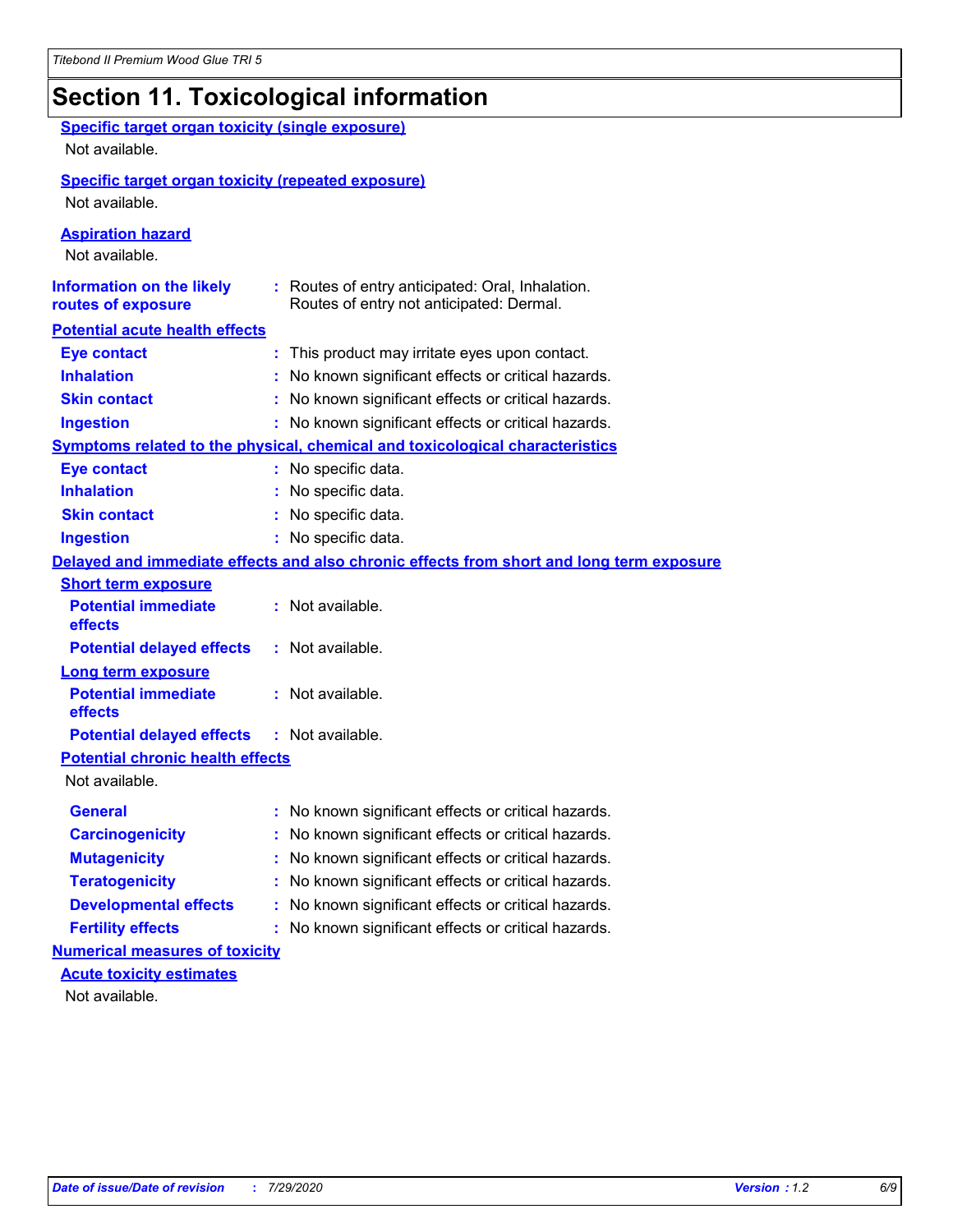### **Section 12. Ecological information**

#### **Toxicity**

Not available.

#### **Persistence and degradability**

**Bioaccumulative potential** Not available. **Mobility in soil** Not available.

| <b>INIUDIIILY III SUIL</b>                                    |                                                     |
|---------------------------------------------------------------|-----------------------------------------------------|
| <b>Soil/water partition</b><br>coefficient (K <sub>oc</sub> ) | : Not available.                                    |
| <b>Other adverse effects</b>                                  | : No known significant effects or critical hazards. |

### **Section 13. Disposal considerations**

The generation of waste should be avoided or minimized wherever possible. Disposal of this product, solutions and any by-products should at all times comply with the requirements of environmental protection and waste disposal legislation and any regional local authority requirements. Dispose of surplus and non-recyclable products via a licensed waste disposal contractor. Waste should not be disposed of untreated to the sewer unless fully compliant with the requirements of all authorities with jurisdiction. Waste packaging should be recycled. Incineration or landfill should only be considered when recycling is not feasible. This material and its container must be disposed of in a safe way. Empty containers or liners may retain some product residues. Avoid dispersal of spilled material and runoff and contact with soil, waterways, drains and sewers. **Disposal methods :**

### **Section 14. Transport information**

|                                      | <b>DOT</b><br><b>Classification</b> | <b>TDG</b><br><b>Classification</b> | <b>Mexico</b><br><b>Classification</b> | <b>ADR/RID</b>               | <b>IMDG</b>              | <b>IATA</b>              |
|--------------------------------------|-------------------------------------|-------------------------------------|----------------------------------------|------------------------------|--------------------------|--------------------------|
| <b>UN number</b>                     | Not regulated.                      | Not regulated.                      | Not regulated.                         | Not regulated.               | Not regulated.           | Not regulated.           |
| <b>UN proper</b><br>shipping name    |                                     |                                     |                                        |                              |                          |                          |
| <b>Transport</b><br>hazard class(es) | $\overline{\phantom{0}}$            | $\overline{\phantom{0}}$            | $\qquad \qquad$                        | $\qquad \qquad \blacksquare$ | $\overline{\phantom{0}}$ | $\overline{\phantom{0}}$ |
| <b>Packing group</b>                 | $\blacksquare$                      | -                                   |                                        | -                            |                          | -                        |
| <b>Environmental</b><br>hazards      | No.                                 | No.                                 | No.                                    | No.                          | No.                      | No.                      |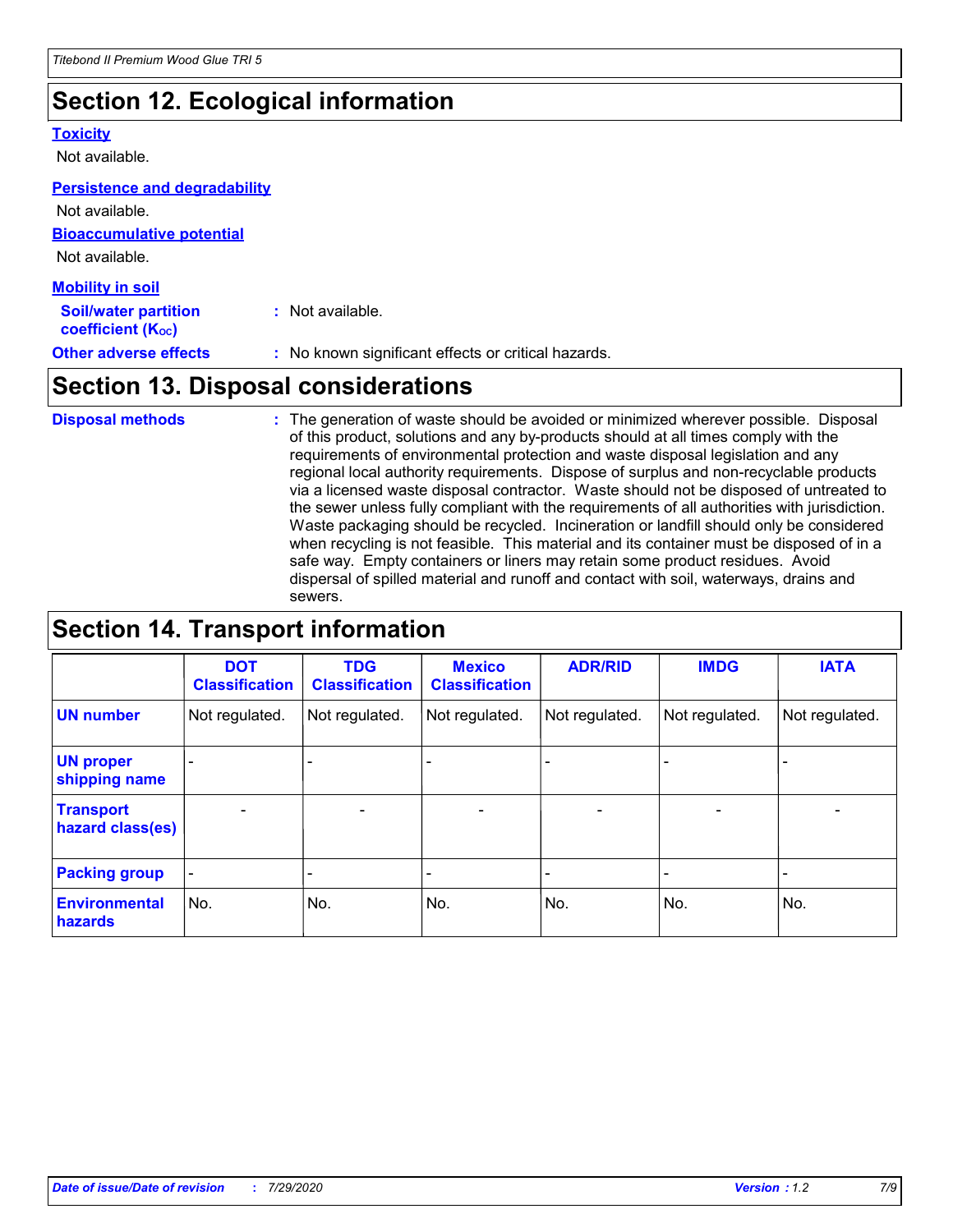### **Section 15. Regulatory information**

#### **U.S. Federal regulations**

#### **SARA 302/304**

#### **Composition/information on ingredients**

No products were found.

**SARA 304 RQ :** Not applicable.

#### **SARA 311/312**

**Classification :** Not applicable.

#### **Composition/information on ingredients**

No products were found.

#### **State regulations**

| <b>Massachusetts</b>       | : The following components are listed: ALUMINUM CHLORIDE |
|----------------------------|----------------------------------------------------------|
| <b>New York</b>            | : None of the components are listed.                     |
| <b>New Jersey</b>          | : The following components are listed: ALUMINUM CHLORIDE |
| <b>Pennsylvania</b>        | : The following components are listed: ALUMINUM CHLORIDE |
| <b>California Prop. 65</b> |                                                          |

This product does not require a Safe Harbor warning under California Prop. 65.

#### **International regulations**

|             |  |  | <b>Chemical Weapon Convention List Schedules I, II &amp; III Chemicals</b> |  |
|-------------|--|--|----------------------------------------------------------------------------|--|
| Not listed. |  |  |                                                                            |  |

#### **Montreal Protocol**

Not listed.

**Stockholm Convention on Persistent Organic Pollutants** Not listed.

#### **UNECE Aarhus Protocol on POPs and Heavy Metals**

Not listed.

#### **Inventory list**

**China :** Not determined. **United States TSCA 8(b) inventory**

**:** All components are active or exempted.

### **Section 16. Other information**

**Hazardous Material Information System (U.S.A.)**



**Caution: HMIS® ratings are based on a 0-4 rating scale, with 0 representing minimal hazards or risks, and 4 representing significant hazards or risks. Although HMIS® ratings and the associated label are not required on SDSs or products leaving a facility under 29 CFR 1910.1200, the preparer may choose to provide them. HMIS® ratings are to be used with a fully implemented HMIS® program. HMIS® is a registered trademark and service mark of the American Coatings Association, Inc.**